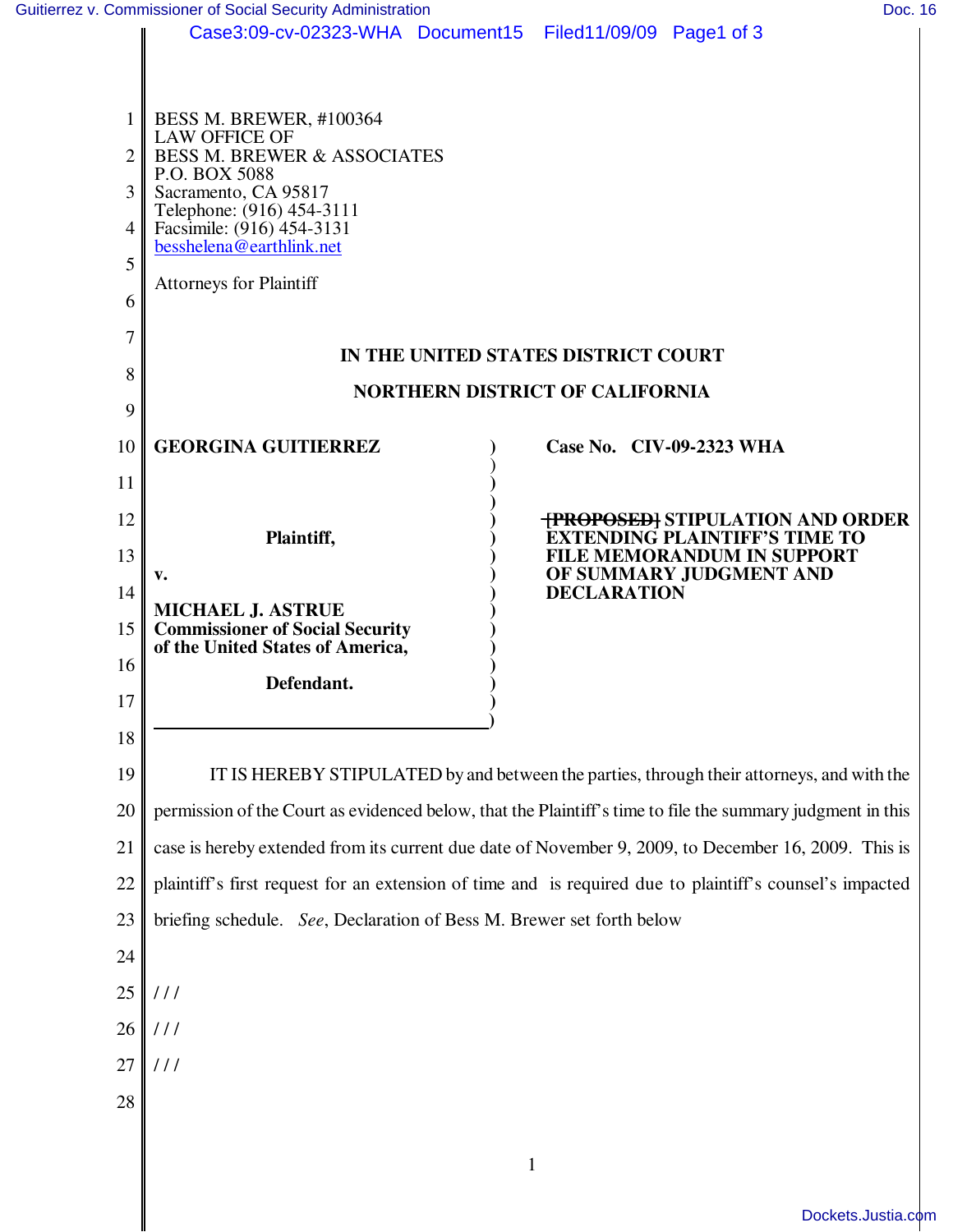|                     | Case3:09-cv-02323-WHA Document15                                                                           | Filed11/09/09 Page2 of 3                                                                    |  |  |  |
|---------------------|------------------------------------------------------------------------------------------------------------|---------------------------------------------------------------------------------------------|--|--|--|
|                     |                                                                                                            |                                                                                             |  |  |  |
| 1<br>$\overline{c}$ | Dated: November 6, 2009                                                                                    | <b>s/Bess M. Brewer</b><br>BESS M. BREWER<br>Attorney at Law                                |  |  |  |
| 3                   |                                                                                                            | <b>Attorney for Plaintiff</b>                                                               |  |  |  |
| 4                   | Dated: November 9, 2009                                                                                    | McGregor W. Scott                                                                           |  |  |  |
| 5                   |                                                                                                            | <b>United States Attorney</b>                                                               |  |  |  |
| 6                   |                                                                                                            | <b>S Theophous Reagans</b><br>THEOPHOUS REAGANS                                             |  |  |  |
| 7                   |                                                                                                            | Special Assistant U.S. Attorney                                                             |  |  |  |
| 8                   |                                                                                                            | Social Security Administration                                                              |  |  |  |
| 9                   |                                                                                                            | <b>Attorney for Defendant</b>                                                               |  |  |  |
| 10                  | <b>DECLARATION OF BESS M. BREWER</b>                                                                       |                                                                                             |  |  |  |
| 11                  | DECLARATION OF BESS M. BREWER                                                                              |                                                                                             |  |  |  |
| 12                  |                                                                                                            |                                                                                             |  |  |  |
| 13                  | I, Bess M. Brewer, Declare:                                                                                |                                                                                             |  |  |  |
| 14                  | 1.                                                                                                         | I represent the plaintiff, Ms. Guitterrez, in the above referenced case pending in this     |  |  |  |
| 15                  | court and submit this declaration in support of plaintiff's stipulated request for an extension of time to |                                                                                             |  |  |  |
| 16                  | file her motion for summary judgment.                                                                      |                                                                                             |  |  |  |
| 17                  | I have an extremely busy briefing schedule which became even more impacted when I                          |                                                                                             |  |  |  |
| 18                  | was out sick for 7 days during August. I fell behind on my briefing and am still struggling to catch-      |                                                                                             |  |  |  |
| 19                  | Consequently, I will require additional time to complete Ms. Guiterrez's Motion for Summary<br>up.         |                                                                                             |  |  |  |
| 20                  | Judgment and Memorandum.                                                                                   |                                                                                             |  |  |  |
| 21                  | 3.                                                                                                         | This is my first request for an extension of time to file Ms. Guitterrez's summary          |  |  |  |
| 22                  | judgment and the granting of this stipulated request will not have an appreciable effect on the briefing   |                                                                                             |  |  |  |
| 23                  | of this case.                                                                                              |                                                                                             |  |  |  |
| 24                  |                                                                                                            |                                                                                             |  |  |  |
| 25                  |                                                                                                            | I declare under the penalty of perjury that the foregoing is true and correct to the best   |  |  |  |
| 26                  |                                                                                                            | of my knowledge, and that this declaration was executed on November 6, 2009, in Sacramento, |  |  |  |
| 27                  | California.                                                                                                | /s/ Bess M. Brewer<br><b>BESS M. BREWER</b>                                                 |  |  |  |
| 28                  |                                                                                                            |                                                                                             |  |  |  |
|                     |                                                                                                            |                                                                                             |  |  |  |